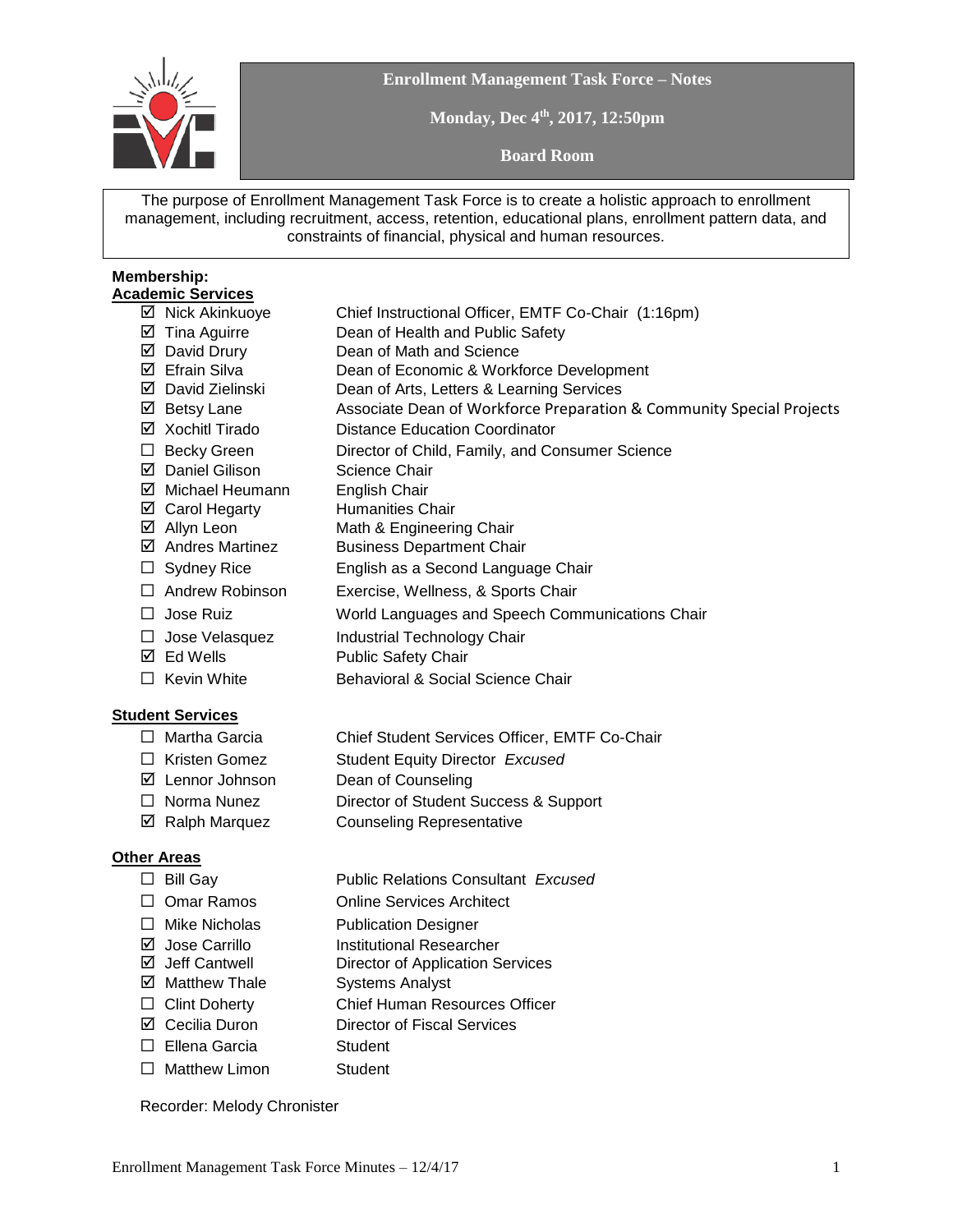



**Monday, Dec 4th, 2017, 12:50pm**

**Board Room**

#### **I. Call to Order**

The meeting was called to order at 1:03pm

#### II. **Discussion Items**

## **a. 2017-18 and 2018-19 Schedule Development Update**

Reviewed the timeline, acknowledging the changes; which includes no longer doing faculty selection one year in advance.

It was stated that due to the recent changes in the time blocks, it will be challenging to hit the December target, because the process was delayed a few months waiting schedule development calendar, because of the other major deadlines that occur in Fall.

Concern was expressed about building a schedule a year in advance, because students are able to see these schedules in DegreeWorks right away, although they are only tentative. It was pointed out that students need to have a road map that reflects up to two years of classes when building their required education plan. The big challenge is that some courses have not been offered in 2-3 years, which impacts a student's ability to follow their education plan and complete their program. It was pointed out that, as we head towards guided pathways, this will be even more crucial. Question was asked if the development timeline could be adjusted to where the year schedule could be completed in Spring versus Fall, to better balance department chair deadlines. It was mentioned the end of March. Student services pointed out that most education plans are done as early as November, so the sooner the better. It was suggested to move the draft due date to March 1<sup>st</sup>. The task force agreed with this modification. A reminder was provided that summer selection for the current year is also due March 15<sup>th</sup>. Due to the smaller size of the term, the task force was comfortable with the deadlines being in the same month. It was requested that the new time block calendar be sent via email.

## **b. Review FTES Revenue Targets for 2017-18 and revised budgeted target of 7068 (was 6915).**

Reviewed the adjustments made to the revenue targets. This reflects an adjustment from 6,915 to 7,068, or 3% growth. Dr. Garcia confirmed with the Chancellor's Office that they were planning on funding up to 3% growth. We are projecting to be at 7,325, but this number is tentative. Adjustment was made to Spring projection from 3,000 to 3,040. This means we could be above the 7,068 cap. We can however shift the overage from the Summer FTES to the next fiscal year if needed. However, we need to continue to monitor this, so that we do not end up in a situation where we have unfunded FTES in 2018-19. Discussion ensued.

Reviewed registration data, and how it compares to this time last year.